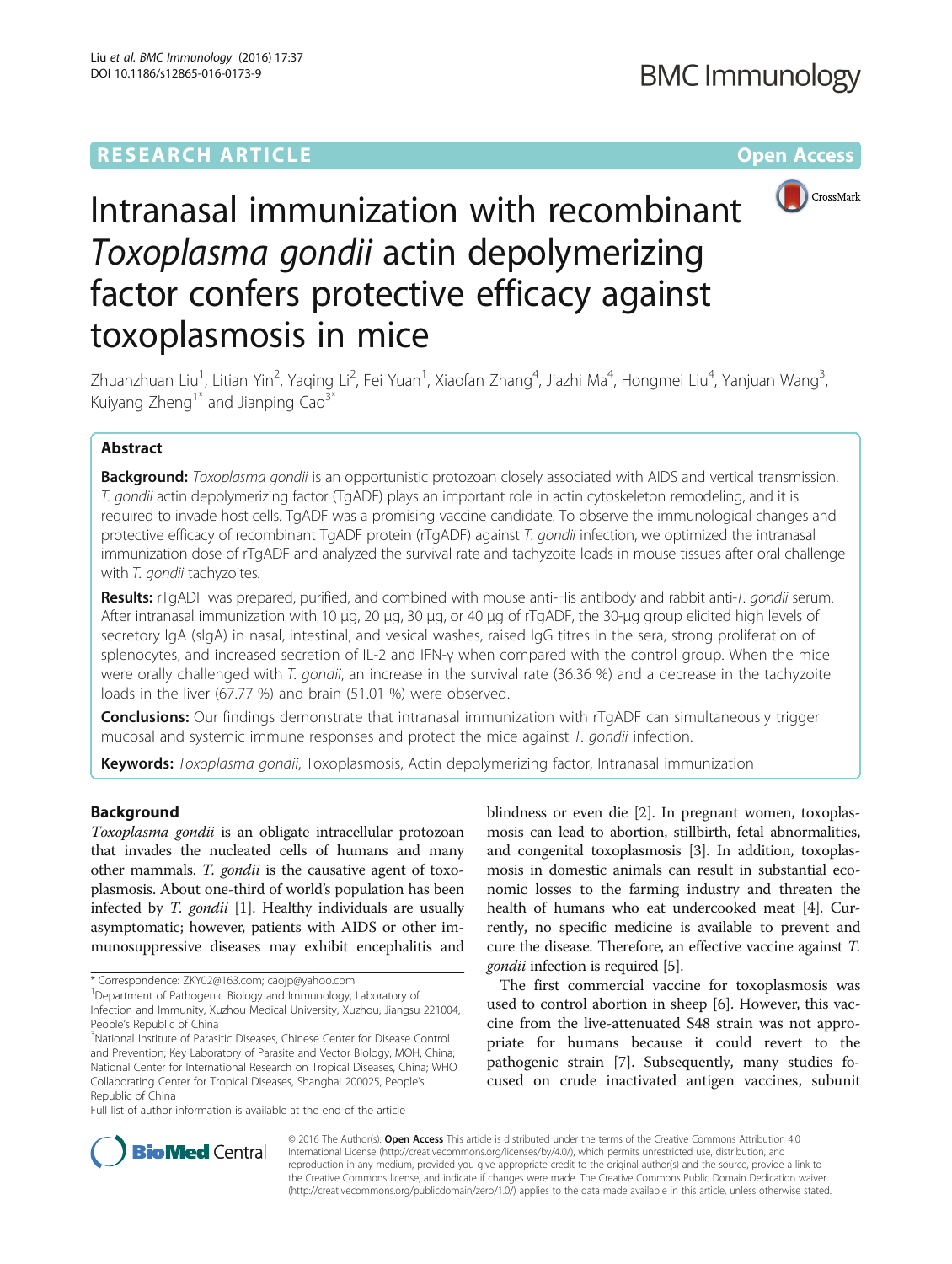vaccines, and DNA vaccines, but there is no currently available vaccine to prevent T. gondii infection in humans [\[8, 9](#page-6-0)]. Further studies are required to screen for efficacious target antigens and deliver them to produce appropriate protective immunity via an optimal administration strategy [[5](#page-6-0)].

T. gondii depends on gliding motility to invade host cells, and it needs power obtained from actin filament polymerization and turn-over [[10](#page-6-0)]. T. gondii actin depolymerizing factor (TgADF) promotes efficient turnover of actin filaments via weak severing of filaments and strong sequestering of monomers [[11, 12\]](#page-6-0). As early as 1997, TgADF had been identified, and recombinant TgADF (rTgADF) could bind actin monomers and depolymerize F-actin [[13](#page-6-0)]. BALB/c mice vaccinated with pVAX1-TgADF or rTgADF displayed specific humoral and cellular immune responses, prolonged survival time, and reduced brain cyst load [[14](#page-6-0), [15](#page-6-0)]. Therefore, TgADF is a promising vaccine candidate.

Previous studies have shown that the survival time of mice intramuscularly immunized with pVAX1-TgADF or rTgADF was longer than that of the control groups, but it was not statistically significant [[14, 15](#page-6-0)]. In addition, the mice were challenged intraperitoneally with tachyzoites of T. gondii, which did not conform to the natural infection route. We needed to optimize the experimental conditions to improve the protective efficacy of the vaccine.

T. gondii infection is caused by the ingestion of an oocyst, cyst, or pseudocyst. The intestinal mucosal barrier provides the initial defense to prevent the infection. It is logical to pursue a vaccination approach that elicits a potent defense at the invasion site and maintains longlasting protective immunity [[16\]](#page-6-0). As a result, the nasal route is suitable for eliciting mucosal and systemic immune responses [\[17\]](#page-6-0). A previous study has shown that intranasal administration of CpG/TLA could provide a stable, pronounced, and effective vaccine against toxoplasmosis when compared with intramuscular administration [[18](#page-6-0)]. In the present study, we prepared rTgADF, determined the optimal dose for intranasal immunization, and evaluated the protective efficacy against T. gondii infection in BALB/c mice.

## Methods

## Mice and T. gondii strain

Specific-pathogen-free female BALB/c mice (4–6 weeks of age) were purchased from the Chinese Academy of Medical Science Animal Center (Beijing, China). All mice were bred with food and water provided *ad libi*tum. Tachyzoites of the T. gondii RH strain were stored in liquid nitrogen in the laboratory and maintained by intraperitoneal passaging in BALB/c mice, as described previously [[19](#page-7-0)]. This study was conducted according to the Guidelines for the Laboratory Animal Use and Care

Committee of the Ministry of Health, China and the Ethics Committee on Animal Research of Xuzhou Medical University (No. SCXK < SU > 2014–0003).

## Construction of the recombinant plasmid

Total RNA of T. gondii tachyzoites was extracted using the TRIzol reagent (life,CA, USA). The complete open reading frame (ORF) of TgADF (GenBank: U62146.1) was amplified using polymerase chain reaction (PCR) from the cDNA template with specific primers (forward primer: 5′-ACGCGGATCCATGGCGTCCGGAATGG GTG-3′ and reverse primer: 5′-ACCGCTCGAGCGCG AGGGGTGCGAGGTC-3′), in which BamHI and XhoI were introduced (underlined). The following PCR conditions were used: 94 °C for 3 min, followed by 30 cycles of 94 °C for 30 s, 56 °C for 30 s, and 72 °C for 30 s and 72 °C for 7 min. The PCR products were cloned into the prokaryotic expression vector  $pET30a(+)$  to obtain pET-30a(+)-TgADF used to transform Escherichia coli DH5 $α$  competent cells. The positive plasmids were confirmed using restriction enzyme digestion, PCR, and DNA sequencing.

#### Preparation of the recombinant protein

E. coli BL21/DE3 transformed with pET-30a(+)-TgADF were grown in Luria-Bertani (LB) medium supplemented kanamycin (50 μg/mL) at 37 °C until an optical density  $(OD<sub>600</sub>)$  of 0.4–0.6 was achieved. The expression was induced by adding 0.1 mM isopropyl-β-D-thiogalactopyranoside (IPTG) and maintaining the medium at 25 °C for 12 h. The bacterial pellets were harvested and lysed by sonication in an iced water bath for 15 min (power, 200 W; pulse on, 5 s; pulse off, 15 s). To prevent protein degradation, all subsequent steps were performed at 4 °C. After centrifugation at  $8,000 \times g$  for 15 min, the supernatant was mixed with Ni-NTA agarose (Qiagen, Germany) for 1 h. The column was washed with a buffer containing 20 mM imidazole, 50 mM  $NaH<sub>2</sub>PO<sub>4</sub>$ , and 300 mM NaCl. The target protein was eluted by increasing the imidazole concentration to 150 mM. The endotoxin was removed and detected using the ToxinEraser™ Endotoxin Removal Kit and Chromogenic End-point Endotoxin Assay Kit (Chinese Horseshoe Crab Reagent Manufactory, Xiamen, China). Purified rTgADF was stored at –80 °C until further use.

The expression and purification of rTgADF were analyzed using 12 % sodium dodecyl sulfate-polyacrylamide gel electrophoresis (SDS-PAGE), and rTgADF was transferred to polyvinylidene difluoride membranes, followed by blocking in 5 % skim milk for 1 h at 25 °C. After washing, the membrane was incubated with anti-His primary antibody (1:1000) or rabbit anti-T. gondii serum (1:200) at 4 °C overnight. Then, the membranes were probed with a horseradish peroxidase (HRP)-conjugated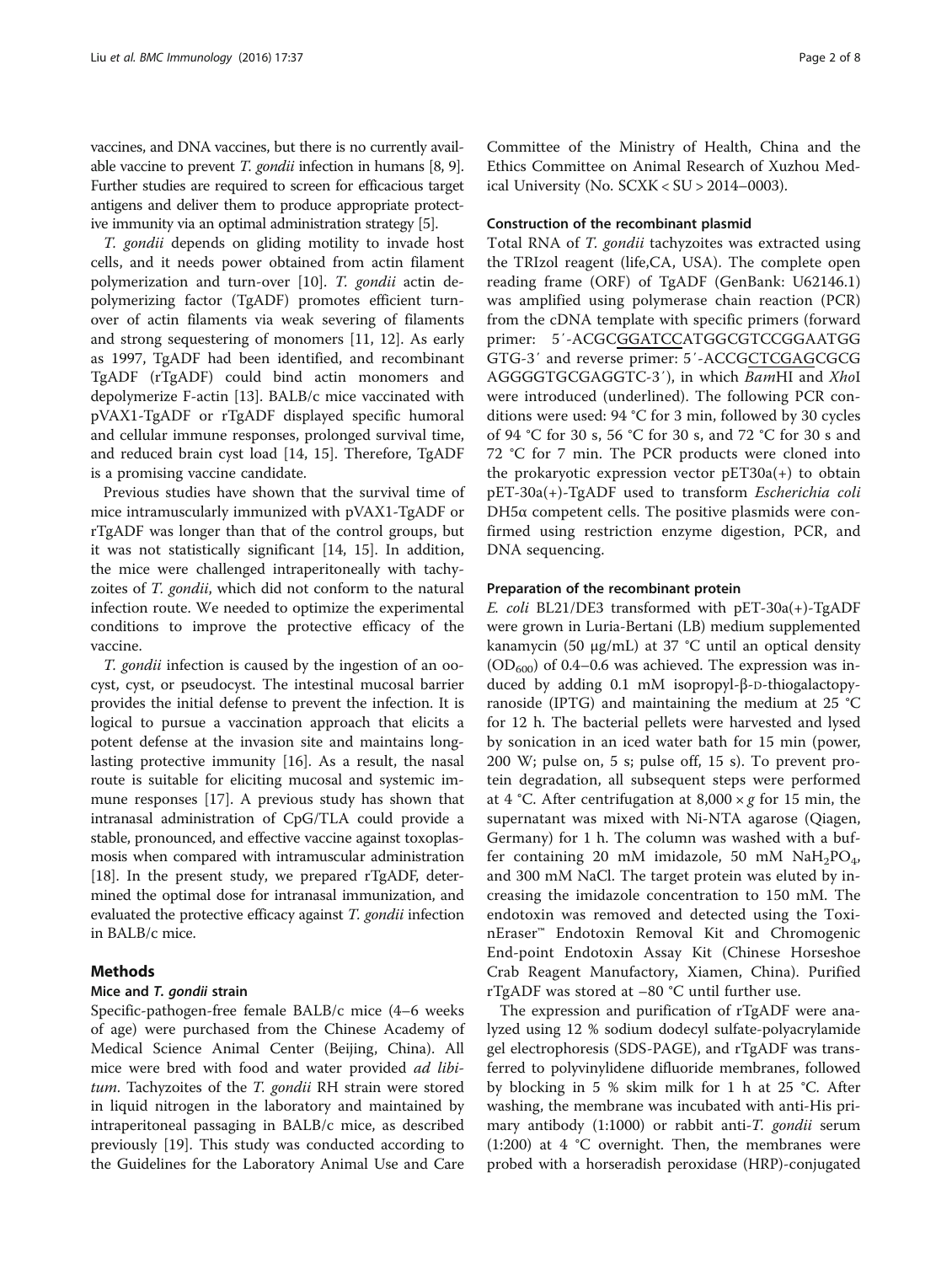goat anti-rabbit IgG antibody (1:5000). The blot was visualized with enhanced chemiluminescence reagents.

Intranasal immunization procedure and sample collection The mice were randomly divided into 5 groups (8 mice per group). Four groups were intranasally administered with 10, 20, 30, or 40 μg of rTgADF that was separately dissolved in 20 μL of phosphate-buffered saline (PBS). The control group was immunized with PBS. On days 0, 14, and 21, the nostrils of the mice were slowly instilled with rTgADF protein solution (10 μL per nostril). Two weeks after the last immunization, blood was drawn from the retro-orbital plexus of the mice, centrifuged at  $3,000 \times g$  for 10 min, and the serum was isolated. The nasopharyngeal region, small intestine, and urinary bladder of all the mice were exposed and washed according to a previously described method [[20](#page-7-0)]. Nasal, intestinal, and vesical washes were centrifuged at  $3,000 \times g$  for 10 min, and collected in Eppendorf tubes. All samples were stored

#### Determination of antibodies

at –20 °C for evaluation of antibody content.

Enzyme-linked immunosorbent assay (ELISA) was used to detect the levels of rTgADF-specific antibody, IgG in the serum, and secretory IgA (sIgA) in the mucosal washes [[21\]](#page-7-0). A 96-well plate was coated with rTgADF at a concentration of 5 μg/mL. The serum was diluted 1:300 for IgG, and the mucosal washes were not diluted for sIgA. HRP-conjugated goat anti-mouse IgG (diluted 1:2500) or IgA (diluted 1:1000) was used as the secondary antibody. Absorbance was read at 492 nm by using a microplate reader (Bio-Tek, VT, USA). The average value of three independent experiments was recorded for each sample.

## Cytokine assays

The immunized mice were dissected under aseptic conditions. The spleens were harvested, gently ground, and then passed through stainless-steel meshes in PBS. Splenocyte suspensions were prepared after the removal of erythrocytes [[22\]](#page-7-0). The cells were seeded in 24-well microtiter plates at a density of  $1.5\times10^6$  cells per well and stimulated with rTgADF (10 μg/mL). The plates were incubated in 5 %  $CO<sub>2</sub>$  at 37 °C. Concentrations of IL-2 and IL-4 at 24 h, IL-10 at 72 h, and IFN-γ at 96 h in the harvested cell-free supernatants were assayed using ELISA kits (PeproTech, USA), according to the manufacturer's instructions.

## Splenocyte proliferation assay

The isolated splenocytes were plated at  $5 \times 10^5$  cells per well in 96-well plates and incubated with a cell-culture medium, concanavalin A (Con A; 5 μg/mL), and rTgADF (10 μg/mL). Cell proliferative activity was measured using

the cell counting kit CCK-8 (Dojindo, Japan), according to the manufacturer's instructions. Absorbance was measured at 450 nm. The stimulation index (SI) was calculated as follows:  $SI = average OD<sub>450</sub>$  values from stimulated cultures/average  $OD<sub>450</sub>$  values from non-stimulated cultures.

#### Parasite challenge

Two groups of BALB/c mice (30 mice per group) were immunized with PBS or 30 μg of rTgADF, as mentioned above. Twenty-two mice from each group were orally infected (intragastric administration) with a dose of  $4 \times 10^4$ tachyzoites for the acute assay. Thereafter, survival times of the infected mice were recorded daily. The other 8 mice per group were challenged with  $1 \times 10^4$  tachyzoites for the chronic model. Four weeks later, real-time PCR was used to quantify tachyzoite loads in the liver and brain for detecting the SAG1 gene, as previously described [\[23](#page-7-0)].

## Statistical analyses

SPSS 11.5 software was used for the statistical analysis. The results of antibody responses, lymphocyte proliferation, cytokine assays, and tachyzoite loads were presented as mean ± SD values for three independent experiments. The normality test was conducted using the Shapiro–Wilk test. Comparisons between groups were performed using one-way analysis of variance (ANOVA). The difference was considered statistically significant if  $P < 0.05$ . The survival rates of the mice were analyzed using Kaplan–Meier curves.

## Results

## Identification of rTgADF

The full-length ORF sequence of TgADF was amplified using RT-PCR, and the expected size was 357 bp (Fig. [1a](#page-3-0)). TgADF was inserted into pET-30a(+) and verified using PCR, restriction endonuclease digestion, and sequencing. After induction with 0.1 mM IPTG at 25 °C, rTgADF was expressed successfully in E. coli and then purified using Ni-NTA agarose. SDS-PAGE showed that the isolated protein was soluble and approximately 20 kDa, which is the molecular weight of the expressed rTgADF protein and a polyhistidine tag (Fig. [1b](#page-3-0)). Western blotting indicated that the purified rTgADF protein was able to combine with the anti-His antibody and rabbit anti-T. gondii serum (Fig. [1c](#page-3-0)).

#### Evaluation of mucosal immune response

We estimated nasal, intestinal, and vesical sIgA as indexes for mucosal immune response. Significantly higher levels of sIgA titers were observed in the nasal, intestinal, and vesical washes in mice immunized with 20, 30, or 40 μg of rTgADF than in the control groups  $(P<0.05;$  Fig. [2](#page-3-0)). The sIgA levels in three mucosal washes in the 30- and 40-μg groups were prominently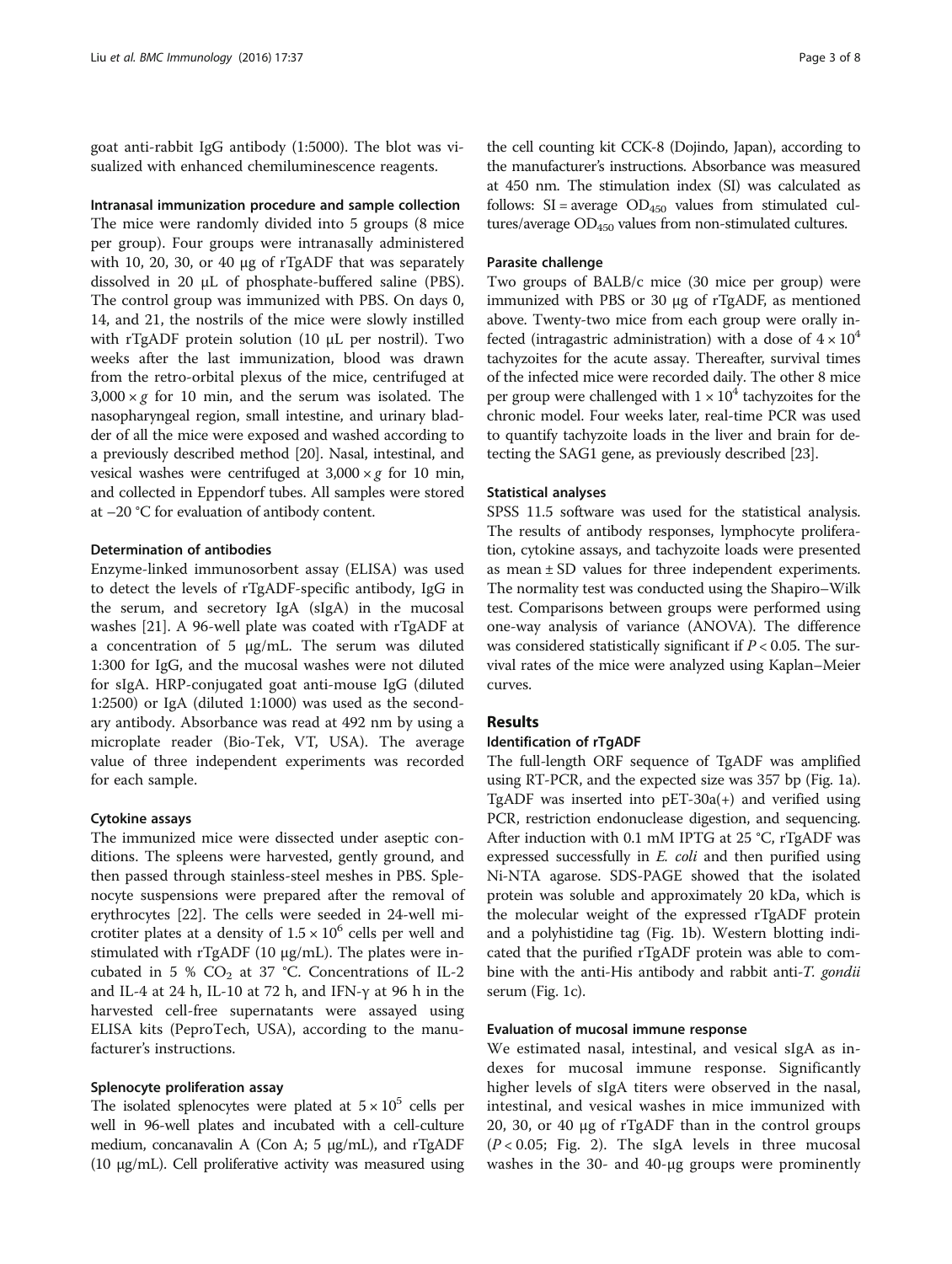<span id="page-3-0"></span>

higher than that in the 20-μg group. Moreover, an apparent predominance of the 30-μg group over the 40 μg group was observed on the basis of the vesical washes. Results of the sIgA antibody levels in the mucosal washes demonstrated that 30 μg of rTgADF elicited the strongest response.

## Systemic immune response analysis

Humoral and cellular immune responses were evaluated by analyzing IgG antibody levels in the serum, splenocyte proliferation, and cytokine production. High IgG titers were detected in the serum samples of all immunized mice  $(P < 0.05$ ; Fig. [3](#page-4-0)). The OD values for IgG were

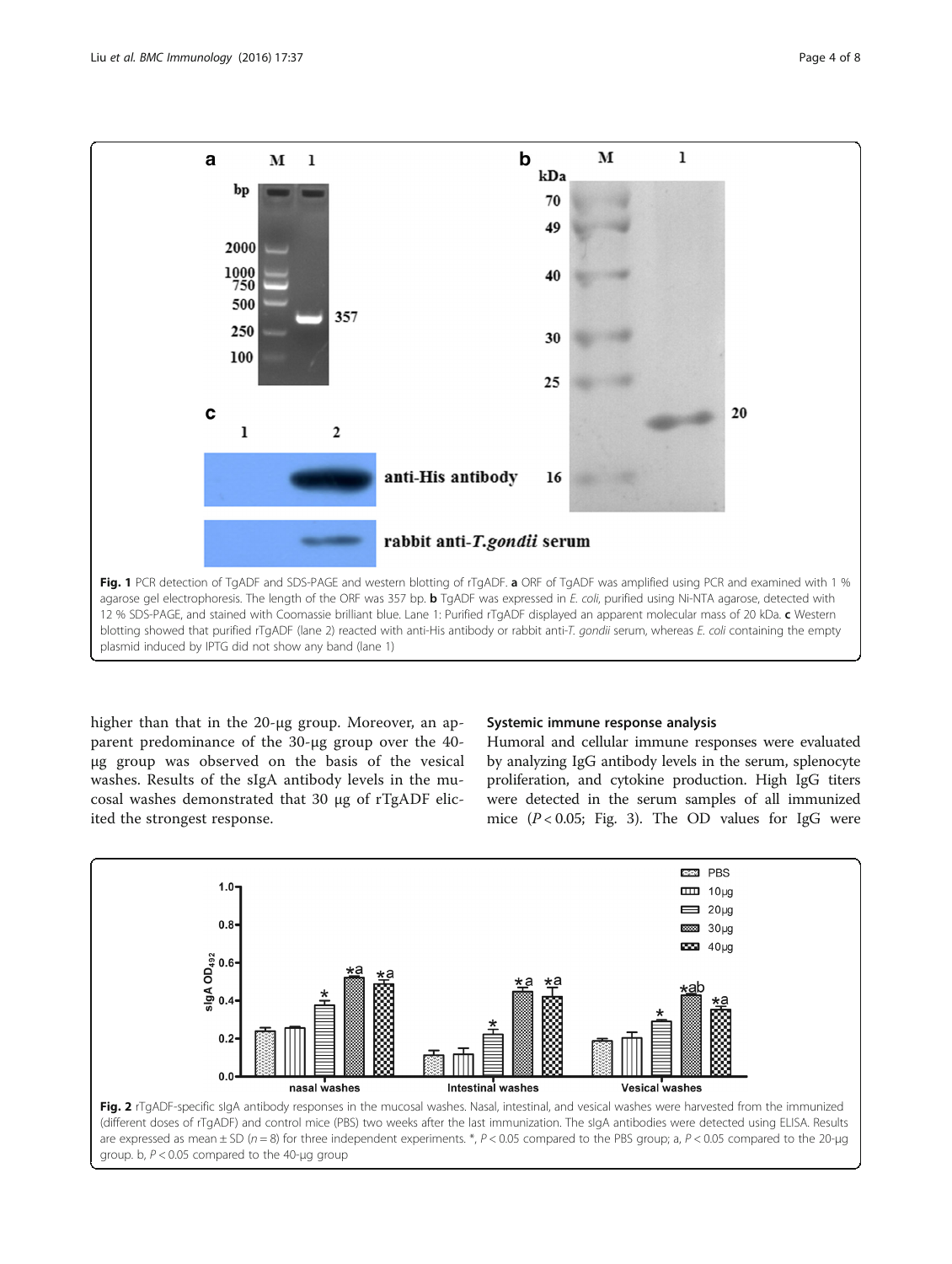continuously increased following an increase in the immunization dosage, and the 40-μg group showed the highest titer among all the immunized groups  $(P < 0.01)$ . Splenocytes from the 30-μg and 40-μg groups exhibited a significantly greater proliferative response to rTgADF than splenocytes from the control group. No statistically significant differences were detected in the 10-μg, 20-μg, and control groups. Meanwhile, splenocytes from all groups proliferated to comparable levels in response to ConA (Table 1). In addition, we observed that splenocytes from all the immunized groups secreted significantly high levels

no significant changes between the immunized and control groups ( $P > 0.05$ ; Fig. [4c and d](#page-5-0)).

## Assessment of protection against T. gondii infection

Survival curves of the mice are shown in Fig. [5a](#page-5-0). After the oral challenge with T. gondii, the mice showed symptoms such as vertical hair, lassitude, and lethargic and decreased appetite. Most of the mice in the control group were dead within 9 days post-infection, with the last mouse dying on the 23rd day. However, 36.36 % of the mice immunized with 30 μg of rTgADF remained alive 30 days post-infection. Similarly, rTgADF immunization protected against chronic infection. The tachyzoite load in the livers and brains was significantly lower in the immunized mice  $\{13.89 \pm 1.27 \ (10^5/g) \text{ and } 6.33 \pm 0.43 \ (10^5/g)$ , respectively)} than in the control mice  $\{43.09 \pm 3.03 \ (10^5/g)$ and  $12.92 \pm 3.30$  ( $10^5$ /g), respectively}, which showed a reduction in the tachyzoite load by 67.77 % in the liver and 51.01 % in the brain when compared with the control group (Fig. [5b\)](#page-5-0).

## Discussion

In the current study, we investigated the protective capacities of rTgADF as an intranasal vaccine. The nasal route is easily accessible, requires low doses of an antigen, triggers mucosal immune responses at local and distant mucosa sites, and elicits systemic immune response [\[24](#page-7-0)]. Intranasally administered rTgADF was able to penetrate the nasal epithelium, where it was processed by the antigen-presenting cells. This process leads to the activation of T and B cells that develop into IgA plasma cells [[17,](#page-6-0) [25, 26](#page-7-0)]. Mature sIgAs are compounded in the regional lymph nodes, and then enters circulation via the thoracic duct. They can reach distant mucosal sites (e.g. intestines, respiratory tract, genital tract, and salivary glands) [\[16](#page-6-0), [17\]](#page-6-0). Interestingly, our experiments showed that rTgADF-specific sIgA levels in the nasal, intestinal, and vesical washes were the highest in the 30 μg group. The specific sIgA antibodies play a key role as the first line of defense against T. gondii infection [\[27](#page-7-0)].

Previous studies have indicated that nasal delivery of an antigen could also stimulate systemic humoral and cellular immune responses [\[28](#page-7-0), [29\]](#page-7-0). Serum IgG has an important supporting role in systemic humoral immune function, and it is required for protecting the host cells against tachyzoite invasion [[30](#page-7-0)]. In this study, all groups immunized with different doses of rTgADF showed significantly higher serum IgG levels than the control group. Although the 40-μg group showed the highest IgG titers, the best immune dose was ascertained by a combination of all the indicators, including splenocyte proliferation and cytokine and sIgA titers.

We evaluated the cellular immune response in the mice immunized with rTgADF. Splenocyte proliferation

Table 1 Splenocyte proliferative responses in immunized mice stimulated with rTgADF or ConA

of IFN-γ and IL-2 when compared with the control group, and the highest levels were elicited by 30 μg of rTgADF (Fig. [4a](#page-5-0) and [b](#page-5-0)). In contrast, IL-4 and IL-10 levels displayed

| Groups <sup>a</sup> | Proliferation (Stimulation Index) <sup>b</sup> |                    |
|---------------------|------------------------------------------------|--------------------|
|                     | rTgADF                                         | ConA               |
| PBS                 | $0.883 \pm 0.0135$                             | $2.192 \pm 0.1491$ |
| 10 µg rTgADF        | $0.910 \pm 0.0318$                             | $2.073 \pm 0.1182$ |
| 20 µg rTgADF        | $0.952 \pm 0.0741$                             | $2.231 \pm 0.1215$ |
| 30 µg rTgADF        | $2.542 \pm 0.1213*$                            | $2.284 \pm 0.1743$ |
| 40 µg rTgADF        | $2.391 \pm 0.1912*$                            | $2.212 \pm 0.1811$ |

 $*P < 0.05$  compared to the PBS group

<sup>a</sup>Splenocytes from mice ( $n = 8$  per group) intranasally immunized with PBS and different doses of rTgADF were harvested two weeks after the last immunization and stimulated with rTgADF or ConA

<sup>b</sup>The level of splenocyte proliferation is expressed as the stimulation index (SI). Results represent mean  $\pm$  SD values of three independent experiments

<span id="page-4-0"></span>

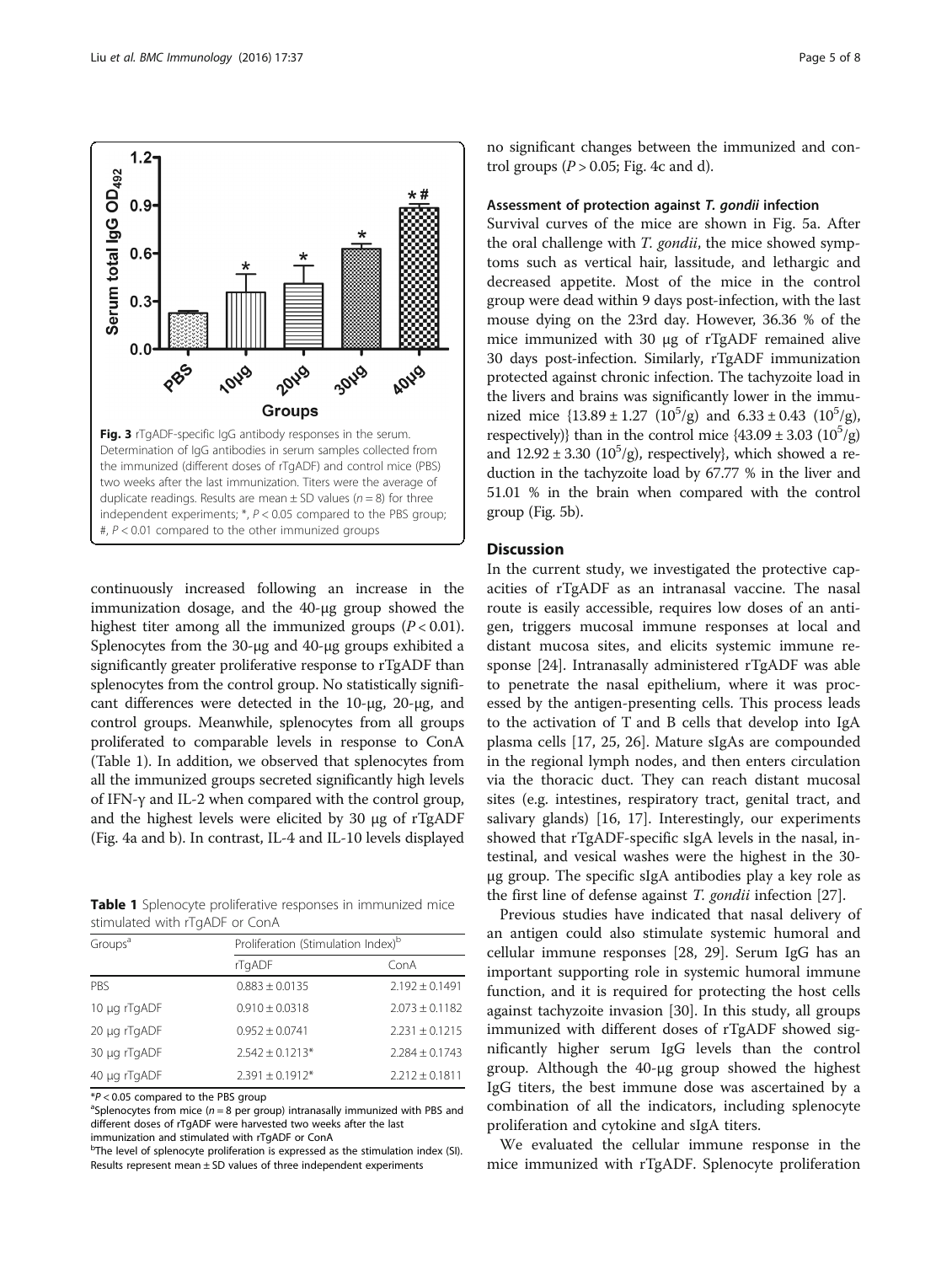<span id="page-5-0"></span>

showed a 3-fold increase in the 30-μg and 40-μg groups. Expressions of IFN-γ and IL-2 were obviously increased in all immunized groups, especially the 30-μg group. IFN- $\gamma$  is the major mediator of resistance against T. gon-dii [[31\]](#page-7-0); it can activate macrophages and NK cells to engulf the pathogen and directly stimulate CD8<sup>+</sup> T cells to exert cytotoxic effects [[31](#page-7-0), [32](#page-7-0)]. IL-2 is secreted by activated CD4<sup>+</sup> Th1 cells, which promote T-cell proliferation, stimulate IFN-γ production, and enhance cytotoxicity [[33](#page-7-0)]. Recombinant IL-2 administration enhances survival against a lethal challenge with T. gondii [[34](#page-7-0)]. However, differences in IL-4 and IL-10 levels were not obvious between the control and immunized groups. These results showed that rTgADF activated Th1-typemediated immunity, which could provide protection against T. gondii infection.

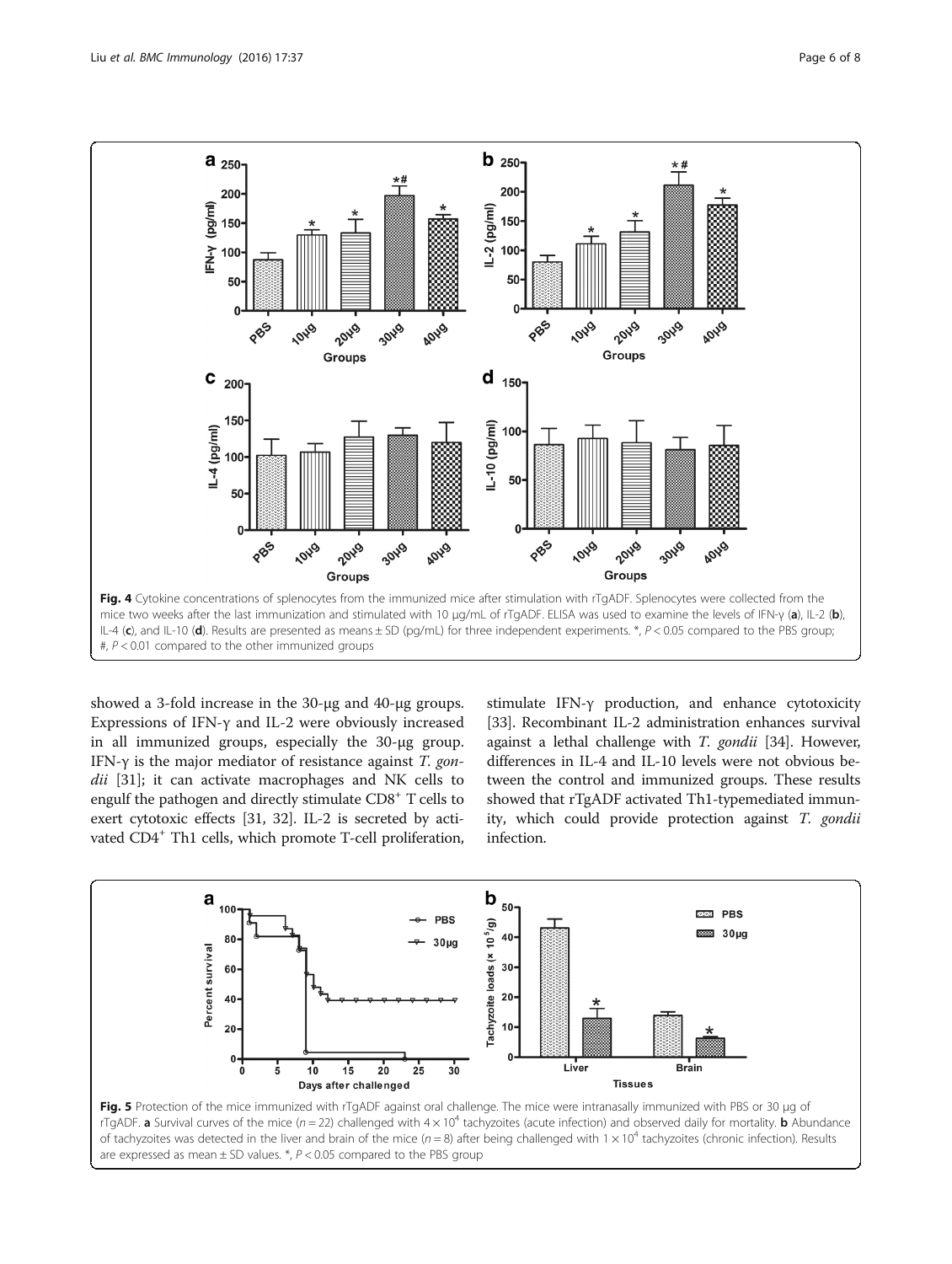<span id="page-6-0"></span>On the basis of the mucosal and systemic immune indictors, the best dose of rTgADF was confirmed to be 30 μg, which was lower than the reported intramuscular dose  $(100 \mu g)$  [14]. Further, the protective efficacy of intranasal immunization with 30 μg of rTgADF against T. gondii was investigated. When the mice were orally challenged with tachyzoites, the survival rate of the immunized group was increased by 36.36 %, which was superior to that of mice immunized intramuscularly with the TgADF gene or protein [14, 15]. Compared with rTgPDI, rTgACT, and rTgMDH reported by our group, the survival rate attributable to rTgADF was close to that of rTgPDI but obviously lower than that of rTgACT and rTgMDH. In this study, the tachyzoite loads in the tissues were also significantly reduced, which was consistent with the results of the above-mentioned three proteins.

## Conclusions

In this study, our results demonstrated that intranasal immunization with rTgADF leads to the activation of both mucosal and systemic immune responses, resulting in protection against oral challenge with the RH strain of T. gondii. The immune efficacy may well be improved by combining rTgADF with other effective antigens such rTgMDH or adaptive adjuvants.

#### Abbreviations

Con A: Concanavalin A; ELISA: Enzyme-linked immunosorbent assay; HRP: Horseradish peroxidase; IPTG: Isopropyl-β-d-thiogalactopyranoside; ORF: Open reading frame; PCR: Polymerase chain reaction; rTgADF: Recombinant TgADF protein; SDS-PAGE: Sodium dodecyl sulfatepolyacrylamide gel electrophoresis; SI: Stimulation index; sIgA: Secretory IgA; TgADF: T. gondii actin depolymerizing factor

#### Acknowledgements

Not applicable.

#### Funding

This work was supported by grants from the Laboratory of Parasite and Vector Biology, MOH, China (No. WSBKTKT201402 to ZL), the National Natural Science Foundation (No. 81371841 to JC), and the Natural Science Foundation of Shandong Province, China (No. ZR2014YL031 to HL). The funders had no role in study design, data collection and analysis, decision to publish, or preparation of the manuscript.

#### Availability of data and materials

The data supporting the conclusions of this article are included within the article.

#### Authors' contributions

ZL designed the study, performed experiments, and wrote the manuscript; LY designed the experiments, collected the samples and performed qPCR analysis; YL detected cytokine and SI; YL, LY, FY and ZL conducted parasites challenge; XZ, JM, HL analyzed the data; YW helped to draft the manuscript; KZ and JC contributed reagents and analysis tools; JC designed the research and revised the initial manuscript draft. All authors have read and approved the final manuscript.

#### Competing interests

The authors declare they have no competing interests.

## Consent for publication

Not Applicable.

#### Ethics approval and consent to participate

This study was conducted according to the Guidelines for the Laboratory Animal Use and Care Committee of the Ministry of Health, China and the Ethics Committee on Animal Research of Xuzhou Medical University (No. SCXK < SU > 2014–0003).

#### Author details

<sup>1</sup>Department of Pathogenic Biology and Immunology, Laboratory of Infection and Immunity, Xuzhou Medical University, Xuzhou, Jiangsu 221004, People's Republic of China. <sup>2</sup> Department of Physiology, Shanxi Medical University, Taiyuan, Shanxi 030001, People's Republic of China. <sup>3</sup>National Institute of Parasitic Diseases, Chinese Center for Disease Control and Prevention; Key Laboratory of Parasite and Vector Biology, MOH, China; National Center for International Research on Tropical Diseases, China; WHO Collaborating Center for Tropical Diseases, Shanghai 200025, People's Republic of China. <sup>4</sup>School of Public Health and Tropical Medicine, Southern Medical University, Guangzhou, Guangdong 510000, People's Republic of China.

## Received: 14 July 2016 Accepted: 20 September 2016 Published online: 06 October 2016

#### References

- 1. Dubey JP. The history of Toxoplasma gondii-the first 100 years. J Eukaryot Microbiol. 2008;55:467–75.
- 2. Kodym P, Maly M, Beran O, Jilich D, Rozsypal H, Machala L, et al. Incidence, immunological and clinical characteristics of reactivation of latent Toxoplasma gondii infection in HIV-infected patients. Epidemiol Infect. 2015; 143:600–7.
- 3. Gontijo DSM, Clare VM, de Castro AM. Prevalence of toxoplasmosis in pregnant women and vertical transmission of Toxoplasma gondii in patients from basic units of health from Gurupi, Tocantins, Brazil, from 2012 to 2014. PLoS ONE. 2015;10:e141700.
- 4. Jones JL, Dubey JP. Foodborne toxoplasmosis. Clin Infect Dis. 2012;55:845–51.
- 5. Liu Q, Singla LD, Zhou H. Vaccines against Toxoplasma gondii: status, challenges and future directions. Hum Vaccin Immunother. 2012;8:1305–8.
- 6. Buxton D, Innes EA. A commercial vaccine for ovine toxoplasmosis. Parasitology. 1995;110:S11–6.
- 7. Kur J, Holec-Gasior L, Hiszczynska-Sawicka E. Current status of toxoplasmosis vaccine development. Expert Rev Vaccines. 2009;8:791–808.
- 8. Dziadek B, Brzostek A. Recombinant ROP2, ROP4, GRA4 and SAG1 antigencocktails as possible tools for immunoprophylaxis of toxoplasmosis: what's next? Bioengineered. 2012;3:358–64.
- 9. Zhang M, Zhao L, Song J, Li Y, Zhao Q, He S, et al. DNA vaccine encoding the Toxoplasma gondii bradyzoite-specific surface antigens SAG2CDX protect BALB/c mice against type II parasite infection. Vaccine. 2013;31:4536–40.
- 10. Mehta S, Sibley LD. Toxoplasma gondii actin depolymerizing factor acts primarily to sequester G-actin. J Biol Chem. 2010;285:6835–47.
- 11. Mehta S, Sibley LD. Actin depolymerizing factor controls actin turnover and gliding motility in Toxoplasma gondii. Mol Biol Cell. 2011;22:1290–9.
- 12. Haase S, Zimmermann D, Olshina MA, Wilkinson M, Fisher F, Tan YH, et al. Disassembly activity of actin-depolymerizing factor (ADF) is associated with distinct cellular processes in apicomplexan parasites. Mol Biol Cell. 2015;26:3001–12.
- 13. Allen ML, Dobrowolski JM, Muller H, Sibley LD, Mansour TE. Cloning and characterization of actin depolymerizing factor from Toxoplasma gondii. Mol Biochem Parasitol. 1997;88:43–52.
- 14. Huang X, Li J, Zhang G, Gong P, Yang J, Zhang X. Toxoplasma gondii: protective immunity against toxoplasmosis with recombinant actin depolymerizing factor protein in BALB/c mice. Exp Parasitol. 2012;130:218–22.
- 15. Li J, Huang X, Zhang G, Gong P, Zhang X, Wu L. Immune response and protective efficacy against homologous challenge in BALB/c mice vaccinated with DNA vaccine encoding Toxoplasma gondii actin depolymerizing factor gene. Vet Parasitol. 2011;179:1–6.
- 16. Otczyk DC, Cripps AW. Mucosal immunization: a realistic alternative. Hum Vaccin. 2010;6:978–1006.
- 17. Davis SS. Nasal vaccines. Adv Drug Deliv Rev. 2001;51:21–42.
- 18. EL-Malky MA, Al-Harthi SA, Mohamed RT ELBM, Saudy NS. Vaccination with Toxoplasma lysate antigen and CpG oligodeoxynucleotides: comparison of immune responses in intranasal versus intramuscular administrations. Parasitol Res. 2014;113:2277–84.